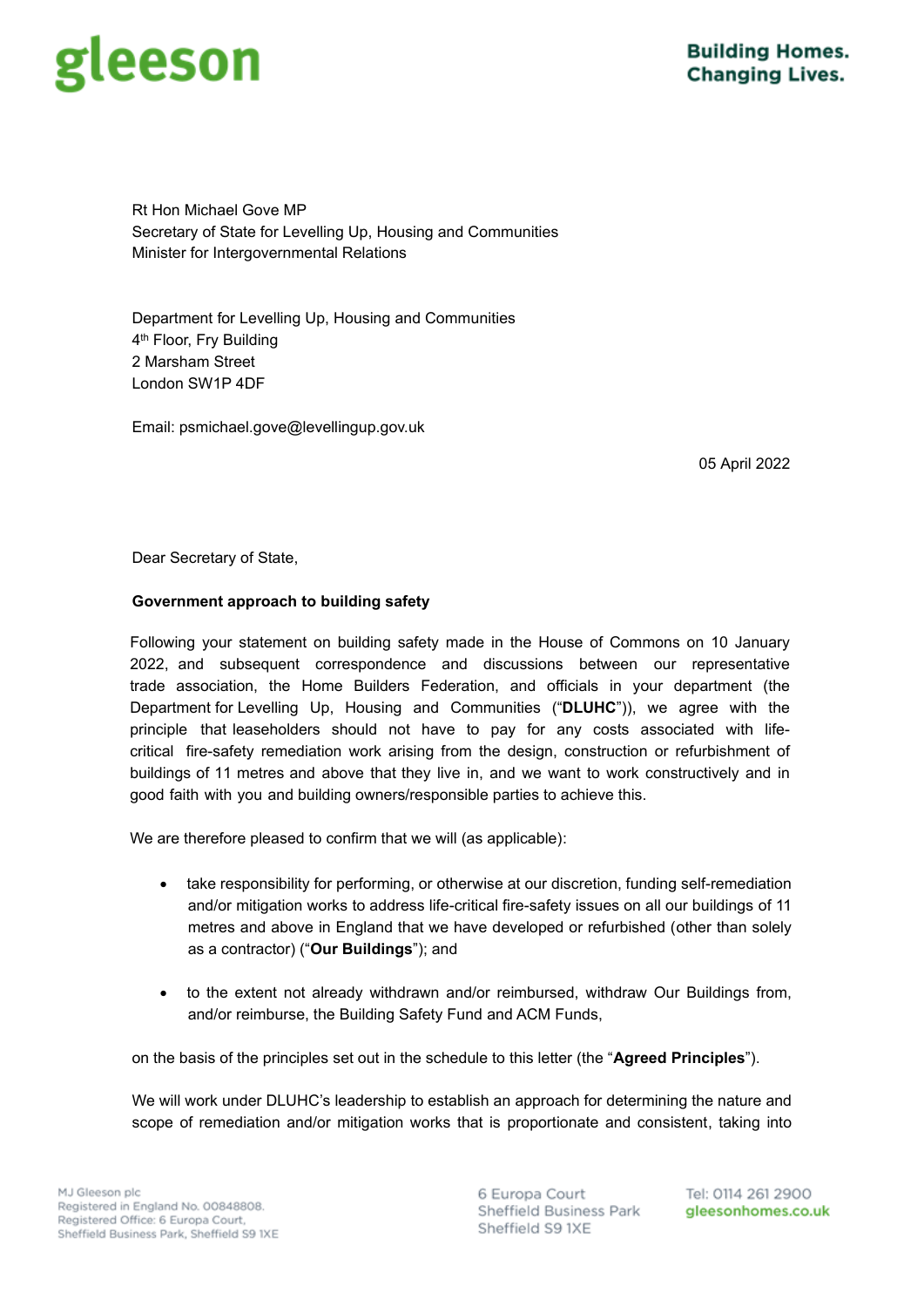account learning over time, and that involves no betterment beyond what is required to remediate and/or mitigate life-critical fire-safety issues, on the basis of the Agreed Principles.

Recognising that time is of the essence in finalising these arrangements and remediating Our Buildings, we are committed to working at pace with DLUHC to get everything in place to make this happen, so that leaseholders can be assured that their building will be made safe from lifecritical fire safety defects as quickly as reasonably possible and that they will not pay the costs of our remediation works. We confirm that we will work in good faith with officials at DLUHC over the coming months to rapidly agree the full form documentation in relation to the Agreed Principles, so that a just deal is delivered for all affected parties.

We will publish this letter, together with the Agreed Principles, on our website promptly after the date of this letter so that leaseholders are aware of our public commitments; and we are happy for you to publish the same on the DLUHC website or similar.

Additionally, for buildings that have already been identified by or to us as falling within the scope of the Agreed Principles, we will, within one month of the date of this letter, deliver to DLUHC a proposal (including a proposed schedule) for contacting the relevant building owners / responsible parties and leaseholders in order to confirm that their building is covered by this letter (and the Agreed Principles), and the next steps that we intend to take to meet its objectives. For any other buildings, that are subsequently identified by or to us as falling within the scope of the Agreed Principles, we will agree a proportionate process with DLUHC to ensure relevant building owners / responsible parties and leaseholders are properly made aware of these arrangements.

Yours sincerely,

................................................

James Thomson Chief Executive Officer

For and on behalf of MJ Gleeson plc (a "**Participant Developer**").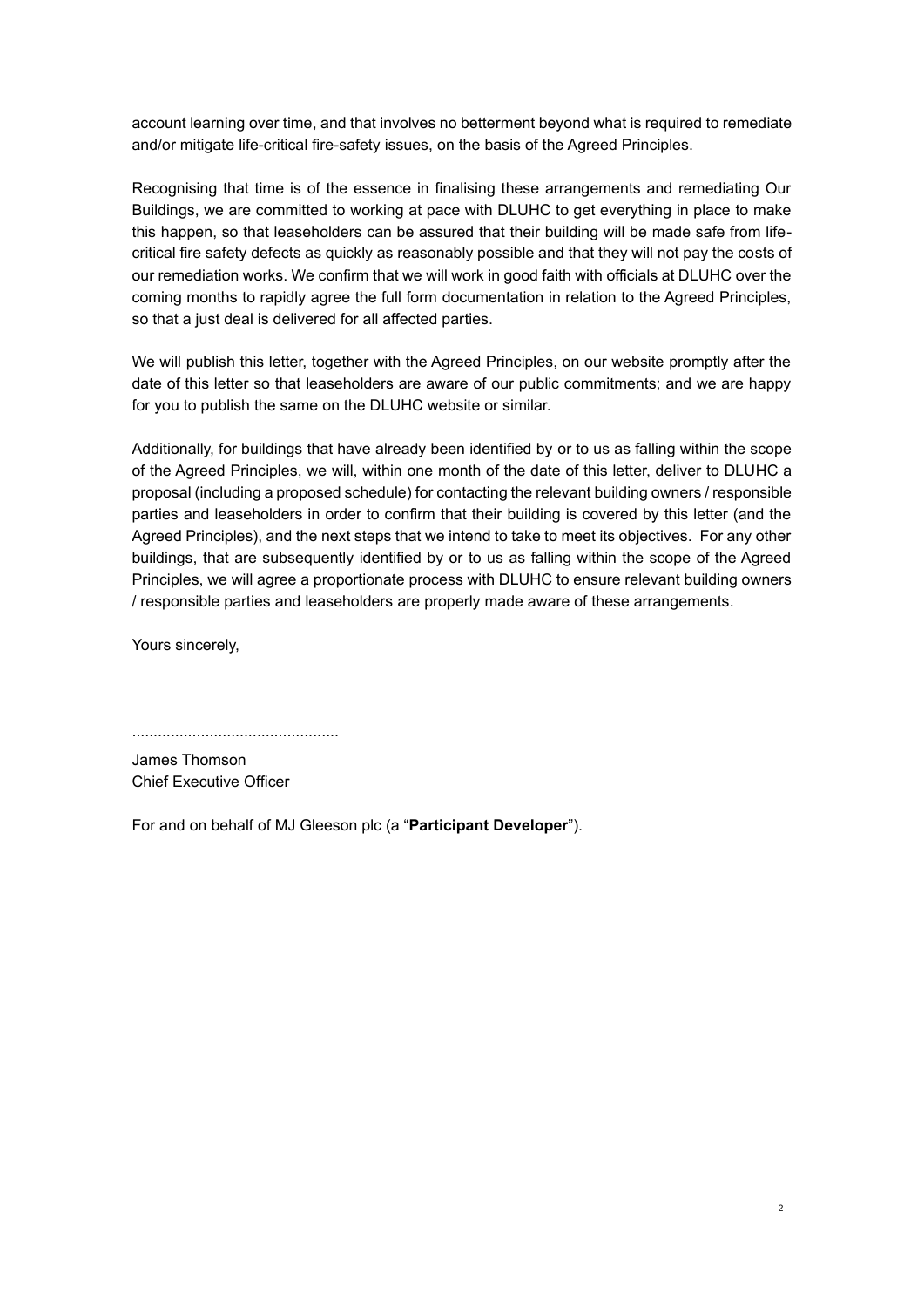### **Schedule**

## **Agreed Principles between each Participant Developer and DLUHC**

### **Subject to contract – being the full-form documentation**

*The following terms set out the principles agreed between DLUHC and each Participant Developer in relation to: (i) self-remediation and/or mitigation works or at our discretion funding of them on all buildings of 11 metres and above in England; and (ii) the withdrawal from, and/or the reimbursement of, the Building Safety Fund and ACM Funds (as applicable).* 

*DLUHC and each Participant Developer intend to enter into legally-binding full form documentation in the coming months that expands, supplements and gives effect to the principles set out below, but which otherwise is consistent with them.*

*The following principles are without prejudice to any similar discussions or arrangements a Participant Developer may be having, or may have, with any of the Devolved Administrations in respect of that Participant Developer's activities in Wales, Scotland and Northern Ireland (as applicable).* 

#### **Self-remediation and/or mitigation work**

| Participant | Each Participant Developer that has played a role in the development or |
|-------------|-------------------------------------------------------------------------|
| Developers: | refurbishment of Buildings (as defined below).                          |

- **Buildings:** All buildings in England of 11 metres and above that: (i) require remediation and/or mitigation work to address life-critical fire-safety issues; and (ii) have been built or refurbished in the 30 years prior to 5 April 2022 by a Participant Developer ("**Buildings**").
- **Obligation:** Each Participant Developer will commit to, among other obligations to be agreed in the full form documentation, fund and (subject to building owner and Local Planning Authority consent) undertake or procure at its own cost (which shall include rights of recovery through NHBC any insurance policy) as quickly as reasonably possible all necessary remediation and/or mitigation work to address life-critical fire safety defects.

Such work will address life-critical fire-safety defects arising from design, construction or refurbishment defects on Buildings which a Participant Developer played a role in developing or refurbishing (as applicable). This excludes situations where defects have arisen solely as a result of any alterations and/or failure to maintain following completion of construction or refurbishment, as the case may be (the above being, the "**Obligation**").

Where a Participant Developer:

• at the option of the building owner / responsible party, funds (having given due consideration to the building owner / responsible party's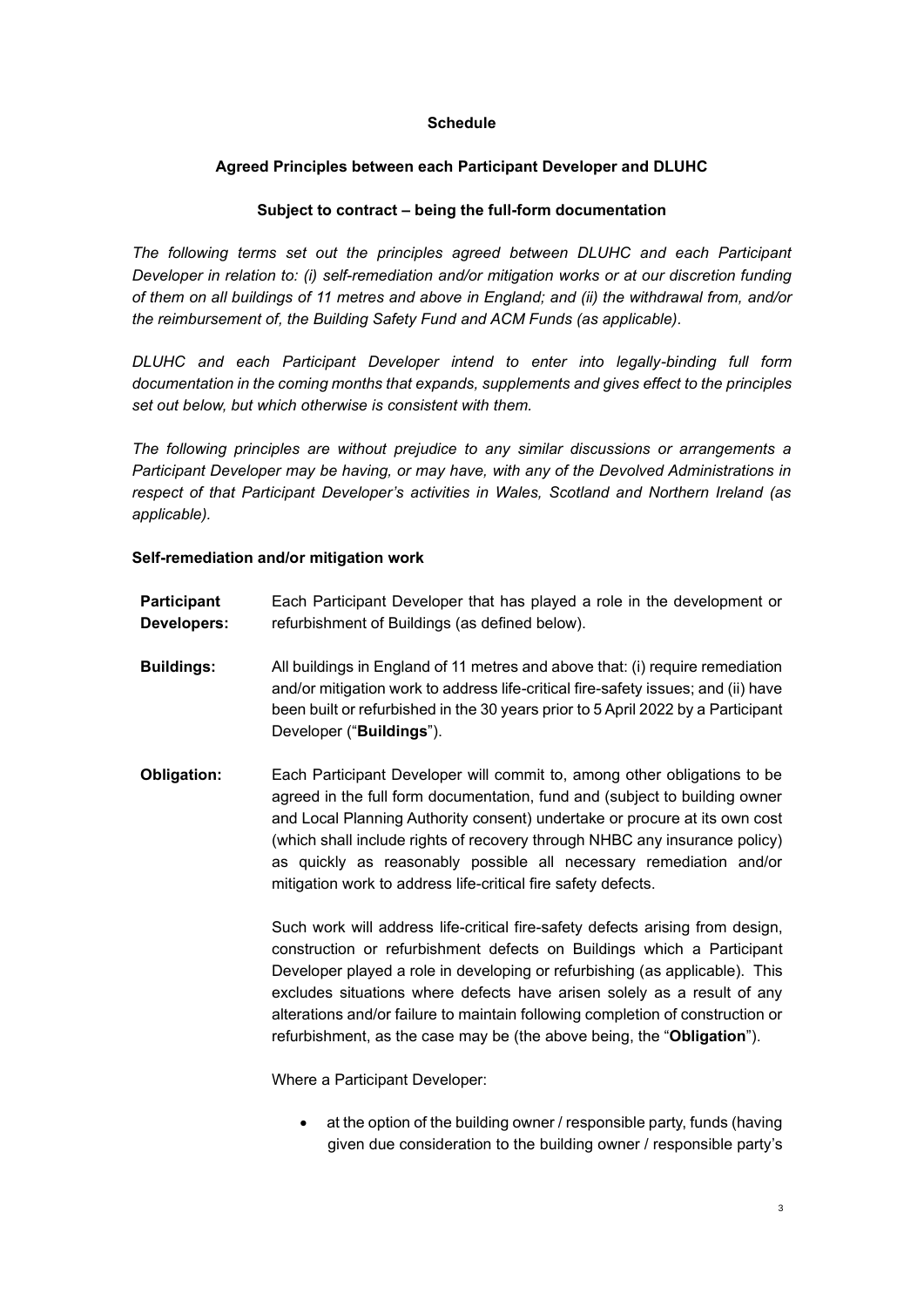proposals and reasonably considering that such funding and proposed works will be sufficient to discharge the Obligation) but does not itself carry out the work necessary to address life critical fire safety defects; or

having used best endeavours, and having then engaged with DLUHC on options to resolve the issue of access, is refused access to a building to carry out the work necessary to address life critical fire safety defects,

it will have no further liability for those works pursuant to the Obligation.

The Obligation extends to any role the Participant Developer has played, whether on their own behalf or on behalf of others (including in relation to development for registered providers under Section 106). However, it excludes work carried out solely as a contractor (where the nature of the profit sought is a contracting rather than development profit).

The scope of works (or level of funding) will not be required to cover any betterment work which goes beyond that required in order to meet the Standard.

- **Standard**: Buildings will be assessed and remediated proportionately to the standard as articulated in the PAS9980 methodology and other industry standards relevant to ensuring the building meets a life-critical safety standard. DLUHC will work with each Participant Developer, or the Home Builders Federation on behalf of that Participant Developer (as applicable), to agree the means of auditing and assuring this standard (the "**Standard**").
- **Monitoring**: Each Participant Developer will commit to demonstrate that they have either provided funding for or carried out remediation and/or mitigation works in accordance with the Standard as quickly as reasonably possible; and DLUHC will work with each Participant Developer, or the Home Builders Federation on behalf of that Participant Developer (as applicable), to agree a mechanism in the full form documentation for each Participant Developer to demonstrate on an ongoing basis that such funding or remediation and/or mitigation work is being progressed as quickly as reasonably possible.
- **Duty to inform:** The full form documentation will contain provisions requiring Participant Developers to report periodically to DLUHC (or such other body as may be nominated by DLUHC) on:
	- the progress of its self-remediation and/or mitigation works;
	- the timeline for completing its self-remediation and/or mitigation works; and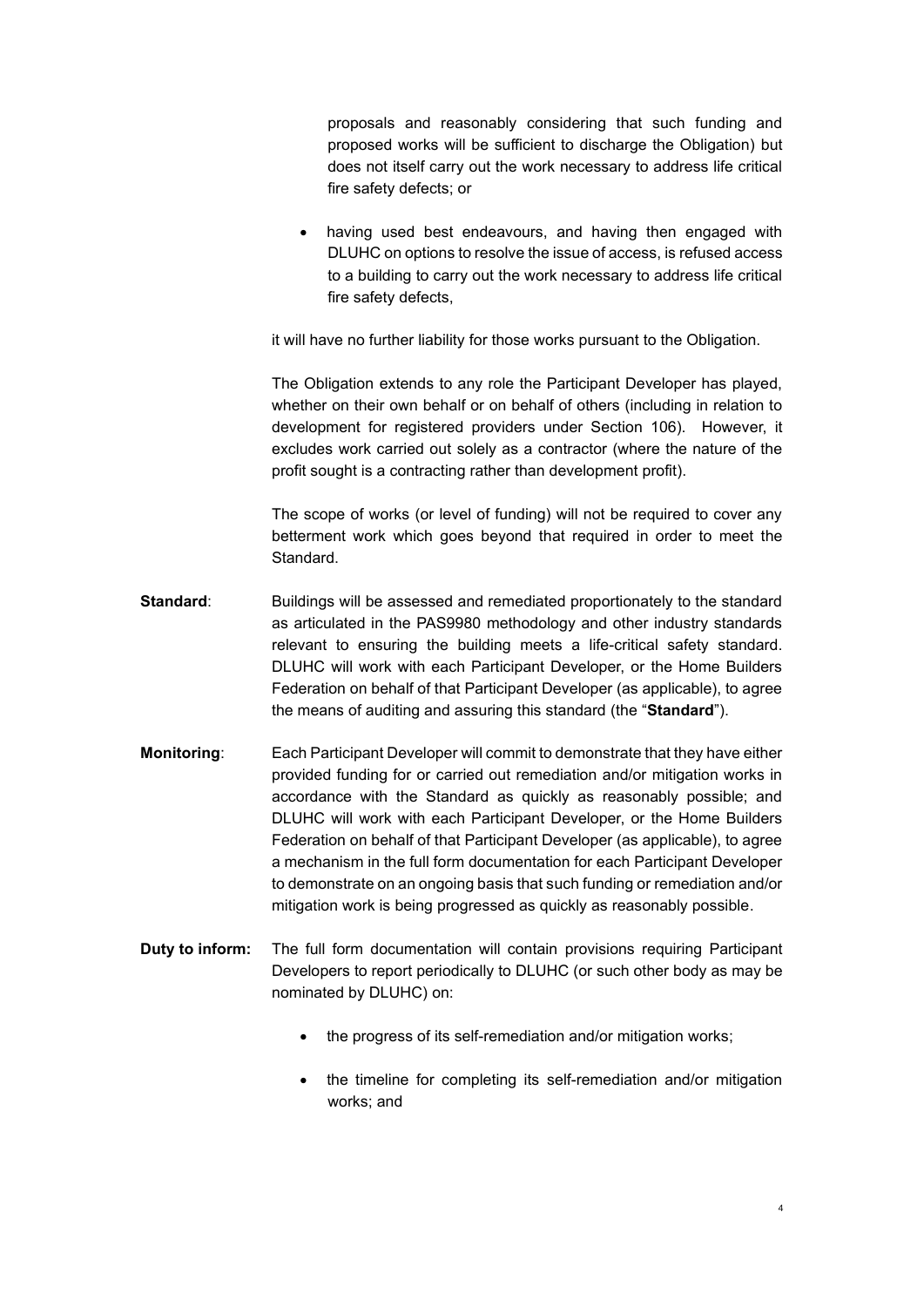• steps taken to identify further Buildings that require remediation and/or mitigation works to be carried out.

The accuracy and completeness of such information will be subject to periodic, formal attestation reflecting the best of their information, knowledge and belief having made all reasonable enquiries by the directors of the relevant Participant Developer.

Each Participant Developer commits to provide DLUHC with all relevant data that it has within its possession or control having made all reasonable enquiries in relation to buildings that have been built or refurbished in the 30 years prior to 5 April 2022 by that Participant Developer, and further commits to provide any such additional data that DLUHC may reasonably request from time to time.

- **Audit and verification:** The full form documentation will contain appropriate audit and verification provisions to ensure that, to the best of their information, knowledge and belief having made all reasonable enquiries:
	- for Buildings that have been built or refurbished in the 20 years prior to 5 April 2022, information supplied by each Participant Developer is complete, true, accurate and not misleading; and
	- for any other Buildings, information supplied by each Participant Developer will be as accurate as reasonably possible having regard to the age of those Buildings.
- **Claims:** Nothing in these Agreed Principles should be construed as an admission of liability on the part of the Participant Developer.

The full-form documentation will make clear that all civil claims (including under contracts of insurance/warranties and against contractors) available to Participant Developers, building owners / responsible parties, leaseholders and/or residents' management companies remain capable of assertion to their fullest possible extent.

**Dispute resolution:** DLUHC will work with each Participant Developer, or the Home Builders Federation on behalf of that Participant Developer (as applicable), to agree an independent and fair mechanism in the full form documentation for resolving disputes between developers and, for example, managing agents, building owners / responsible parties, leaseholders, lenders and/or insurers in relation to any self-remediation and/or mitigation works.

#### **Engaging leaseholders:** The full form documentation will contain provisions on, among other things:

• the process by which leaseholders, building owners / responsible parties, residents and/or residents' management companies of affected Buildings should be engaged by Participant Developers